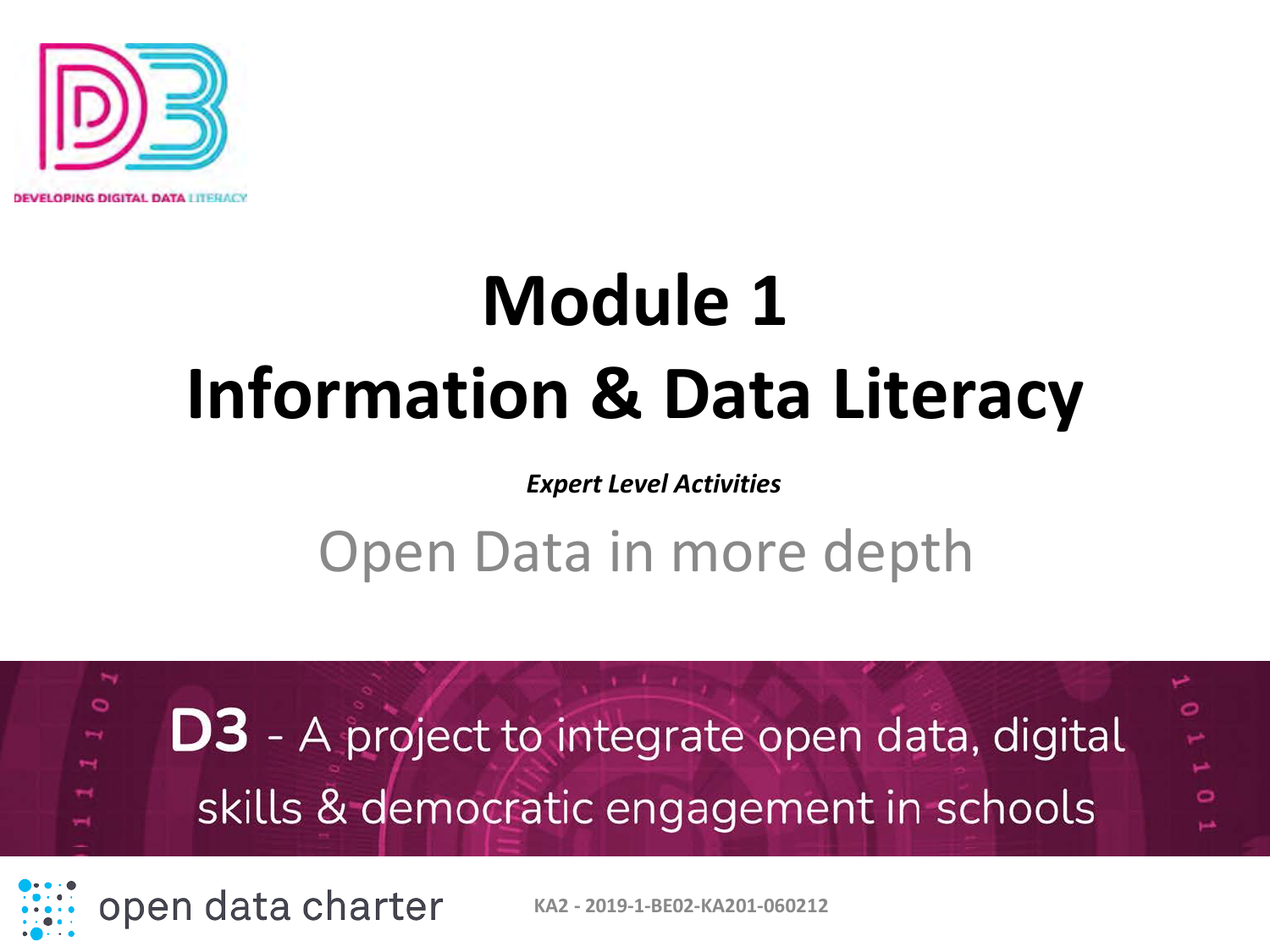

# **What is open data?**

- Complete the following eLearning module from European Data Portal
	- [http://www.europeandataportal.eu/elearning/en/module1](http://www.europeandataportal.eu/elearning/en/module1/#/id/co-01) /#/id/co-01
- **Activity**: Answer the following questions:
	- What does 'open' imply in 'open data'?
		- "Openness" from The Open Definition [\(http://opendefinition.org/](http://opendefinition.org/) )
		- What is Open Data? [\(https://www.europeandataportal.eu/en/training/elearning/wh](https://www.europeandataportal.eu/en/training/elearning/what-open-data) at-open-data )
	- What makes data open?

open data charter

– Why do we need open data? Can you think of other benefits by the use of open data apart from that mentioned in the above eLearning module?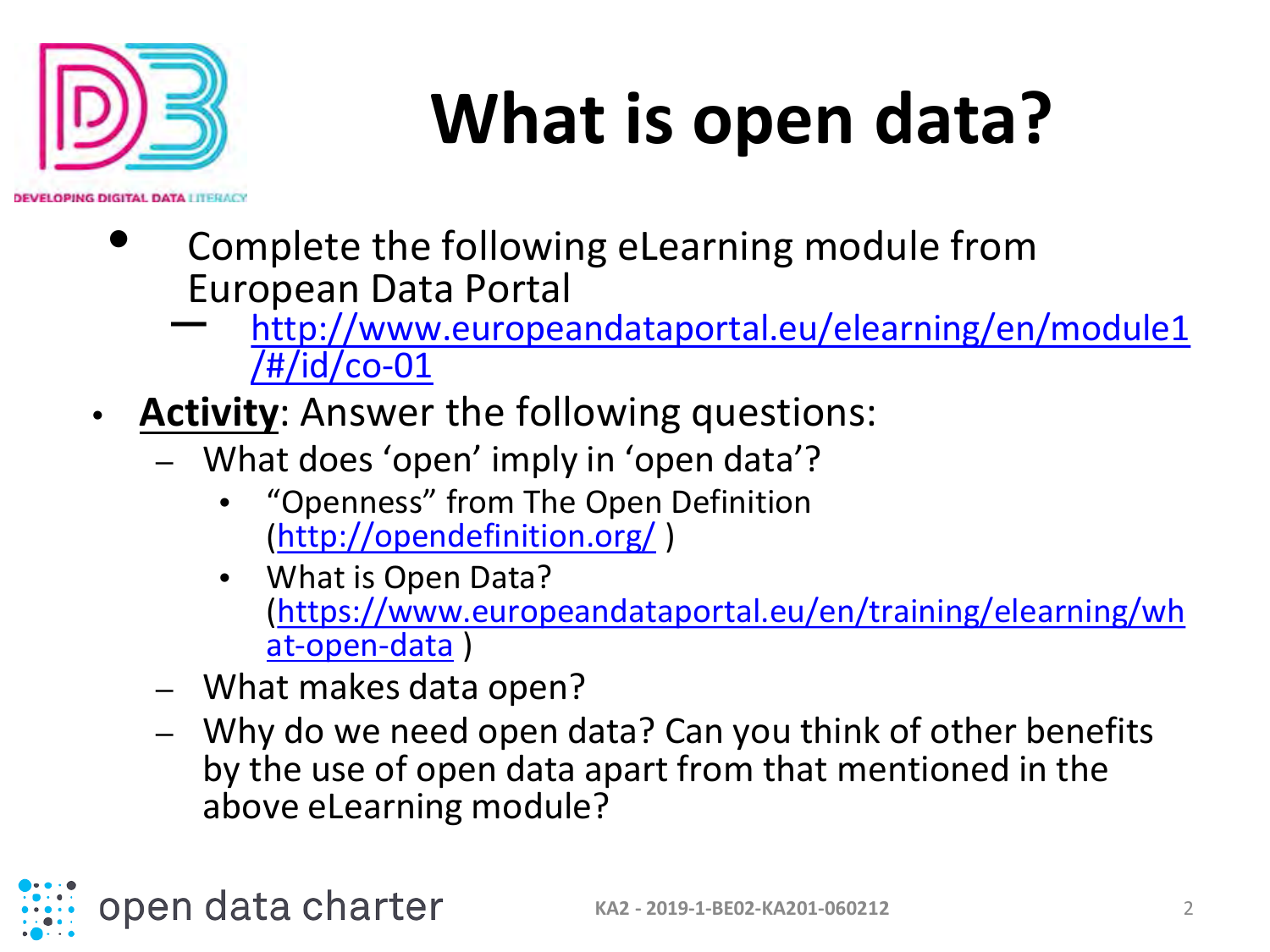

open data charter

#### **What makes quality open data?**

- Complete the following eLearning module from European Data Portal
	- [https://www.europeandataportal.eu/elear](https://www.europeandataportal.eu/elearning/en/module5/#/id/co-01) ning/en/module5/#/id/co-01
- **Activity**: Answer the following questions:
	- What makes quality open data? Mention some characteristics.
	- What requirements of high-quality open data the community defines?
	- Which are the two key indicators of open quality data?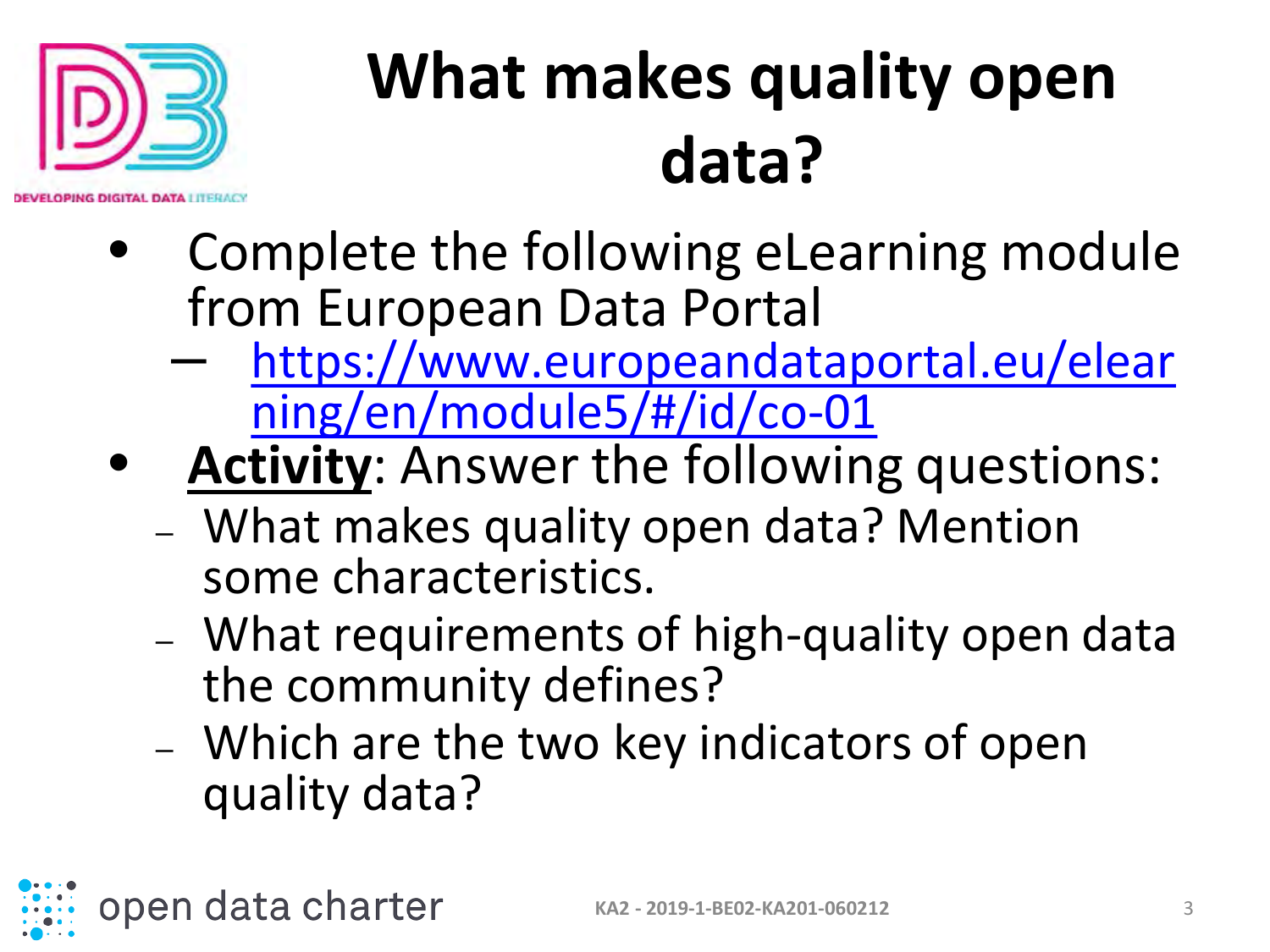

# **Reflection and Discussion**

- Find examples of different kind of topics in Science, daily life, Education etc. and answer for each topic the following questions:
	- Describe what could be raw data in that subject
		- e.g. climate change (possible raw data indicators)
			- temperature where is the atmosphere? Sea surface temperature? Global temperature?
			- Sea level
			- Arctic sea ice condition
			- More…

open data charter

- Which of these data could be made open?
- How could Open Data in that topic be useful?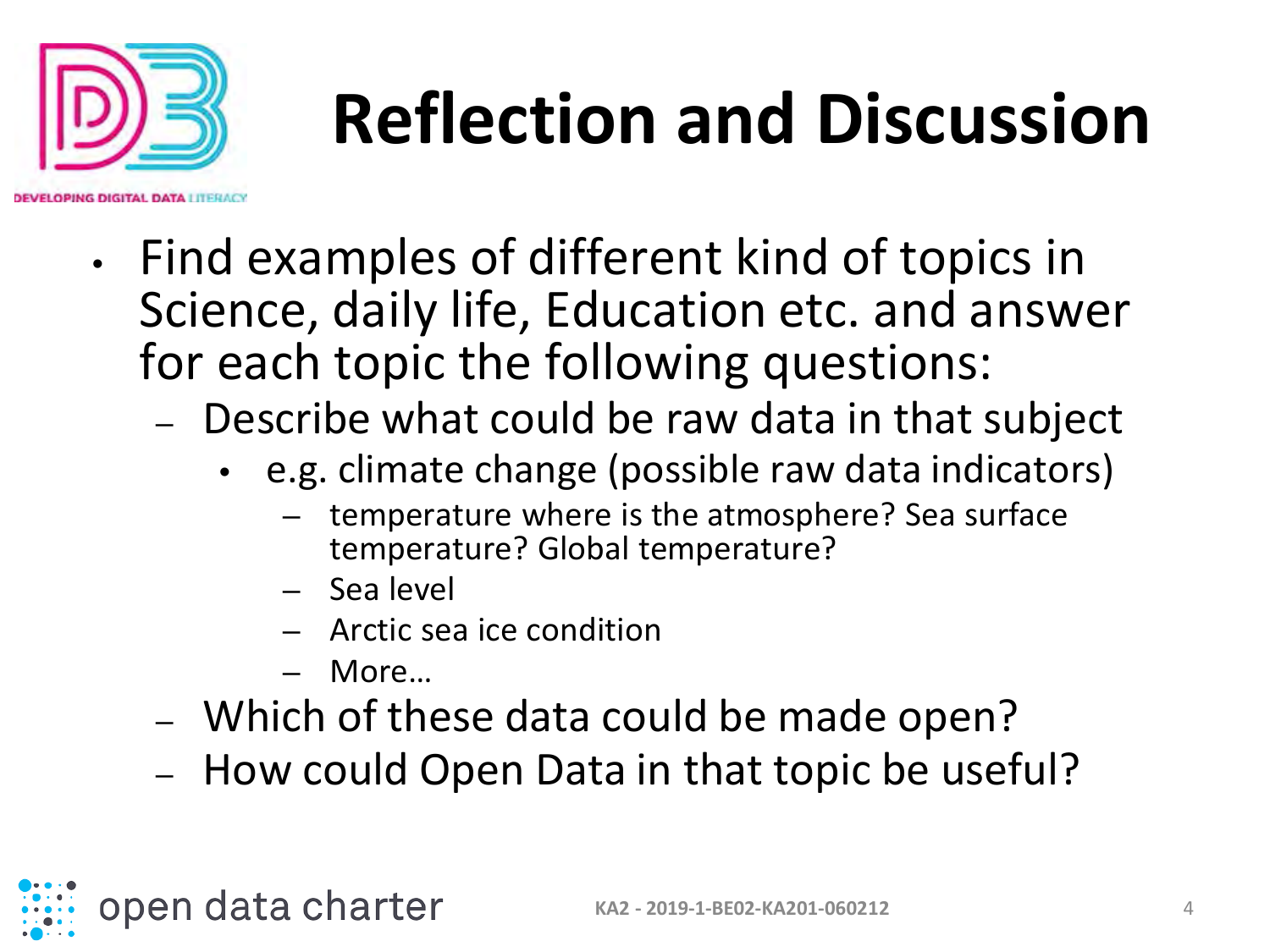

## **Activity**

• Visit

<https://certificates.theodi.org/en/datasets> where you can browse all the datasets that have an ODI certificate.

- Filter by your Country and certificate level to see how many datasets will come up and from which organisations.
- Are there any datasets with a "Platinum Level" certificate in your country?